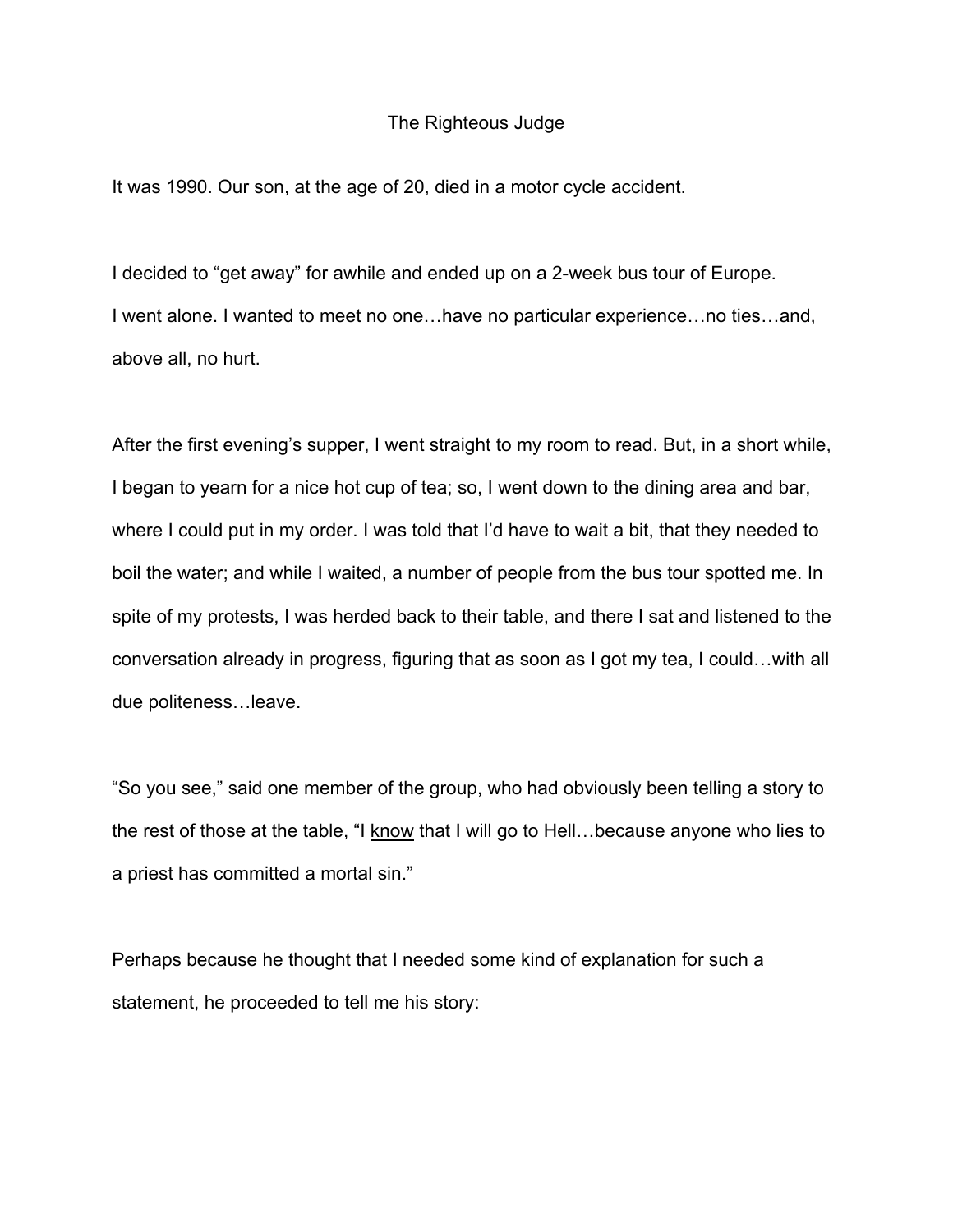Apparently, this man had married a woman with whom he was very much in love. After they had a child, his wife fell in love with another man and wanted a divorce so she could remarry. Since divorce was out of the question in their particular church, she needed an annulment in order to do this.

It was obvious that with a young child, she couldn't claim that she and her husband hadn't shared the marriage bed. However, if her husband would swear to the church hierarchy that he had not loved his wife when he married her, then the marriage could be annulled and the wife would be free to marry someone else.

Now, the man (telling the story) loved his wife very much…so much, in fact, that he wanted her to be happy at all costs…so, he lied to those who had the power to determine their future status as man and wife. He said that he had never loved her at all. The annulment was granted and she was free to do as she pleased.

And he was left with the sure and certain belief that he would go to hell, because, he had been taught at a very early age that to lie to an official of the church is unforgivable, a mortal sin.

I couldn't believe it! Perhaps my patience at the time was at a low point, but something inside of me exploded, and before I could stop myself, I blurted out,

"For crying out loud, who do you listen to?! God or Man?!"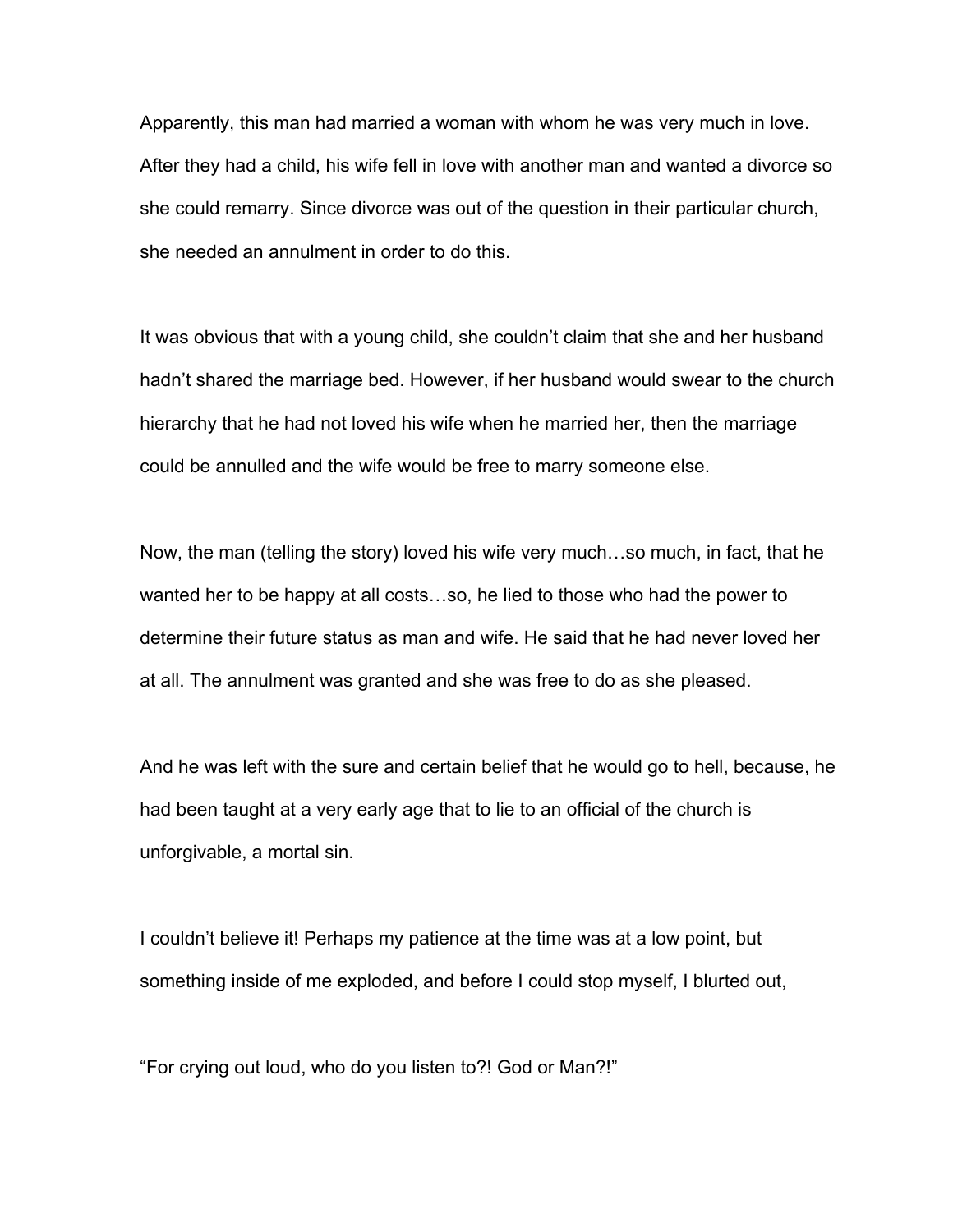Suddenly, there was a disturbing silence in the room as everyone turned to listen…

"Why…God, of course! But, you have to understand, I was raised in that particular church. Don't get me wrong, I'm no dummy; I've been well educated (I even have a doctorate), but what you know as *fact* and what you *believe* are two different things. When you've been raised in a particular faith, logic has little to do with it; what you've been taught to believe is always there…whether you want it to be or not. There's always that doubt…"

Luckily, my cup of tea was delivered and I was spared from making any more comments or asking any more silence-producing questions. With a slow shake of my head…perhaps at the disbelief of human gullibility…perhaps in disgust at the audacity with which any church could condemn this man...or anyone, at all, for that matter…I excused myself and went to my room.

I did not ask God about this conversation. In fact, I didn't ask Him anything at all (I was in, what might be called, a really, really bad mood). However, God chose to make His own thoughts known, perhaps because the man telling the story had avowed, without any doubt, to Whom he would listen:

"Why... God, of course!"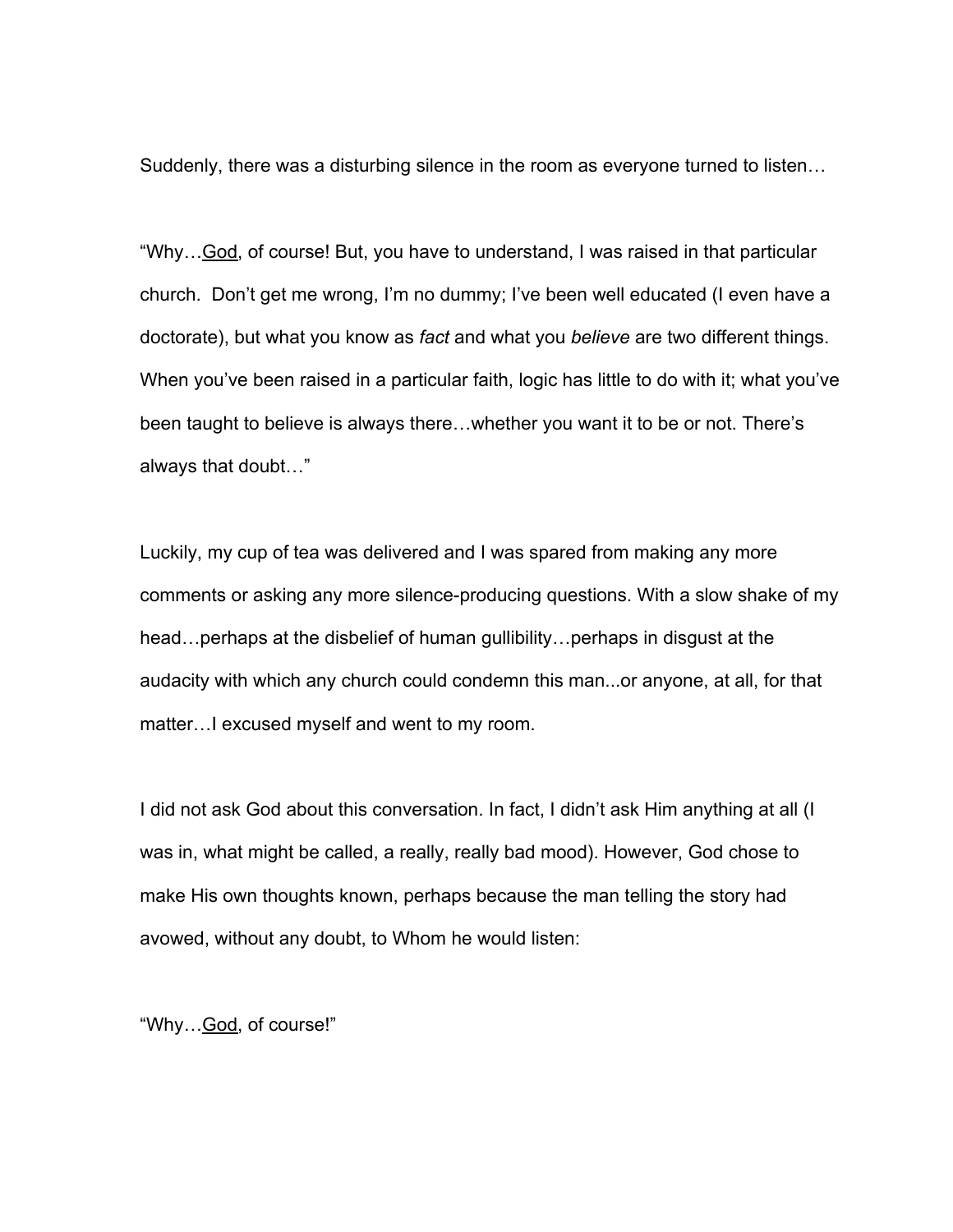So, just as I had shut the bedroom door behind me…and before I had even put my tea on the end table, I was frozen in place…a clear and time-stopping vision before me:

I saw three crosses on a hill and three men hanging from these crosses. The face of the man in the middle drew closer…and larger…until I realized that I was looking at the face of the man who had lied to the priest.

Then a Voice, in Power and Love, spoke:

"Because he has been numbered among the transgressors, all for the sake of love, he has followed in Jesus' footsteps."

I knew, without any doubt that this man was not going to hell…and that he needed to be told so. I rushed back down to the bar, but found that the room was now empty; apparently, I had cleared out the entire room with my question…and my exit. There was nothing more that I could do that evening.

The next morning at breakfast, however, I saw the man sitting by himself, and I went over, asked if I could join him, and—without waiting for an answer—sat down. (Now, I have to tell you, dear reader, that it isn't easy telling someone that you've had a vision…and that you've heard a message from God. I hadn't asked for it…didn't want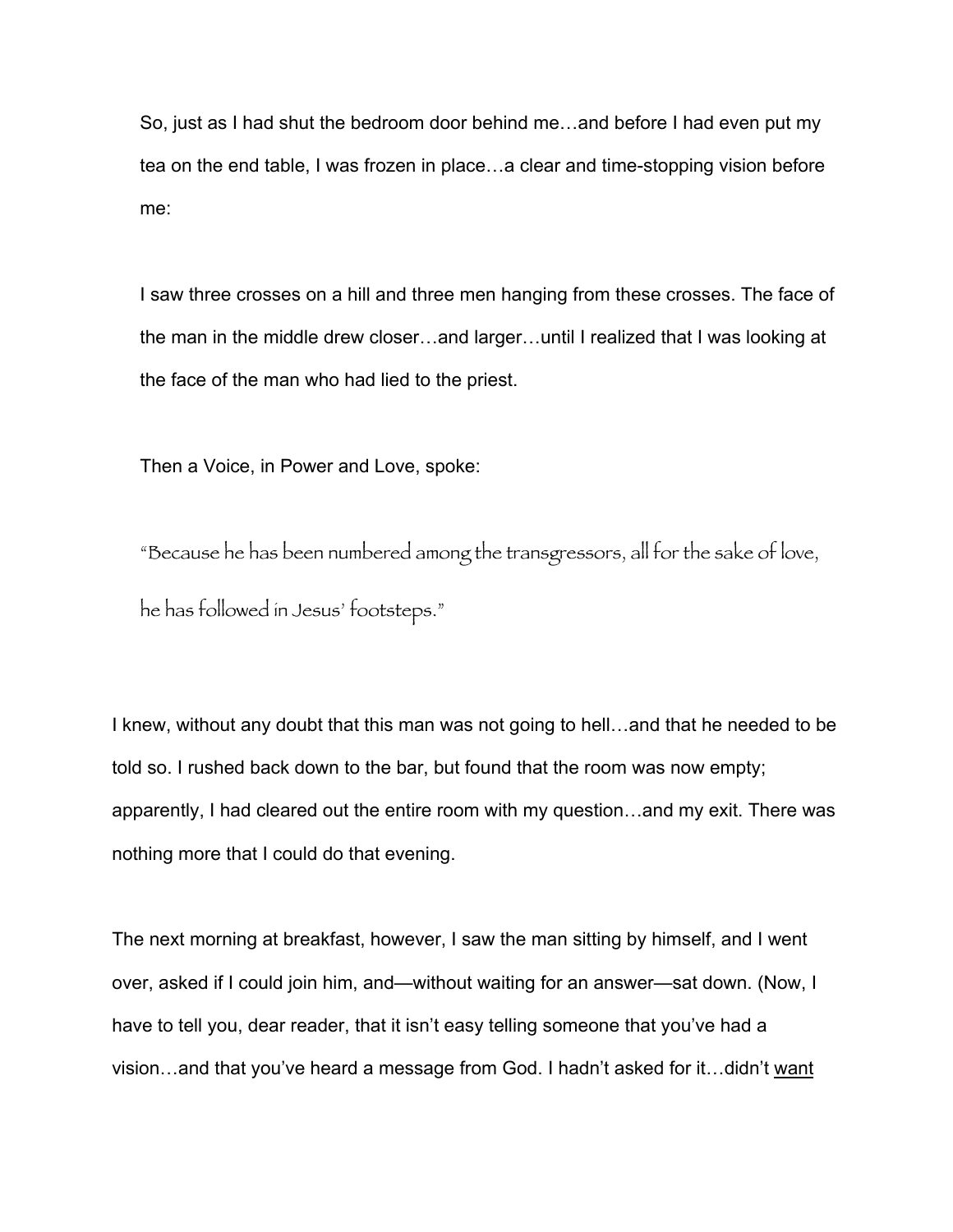it…and certainly didn't want to ruin my trip by giving the impression that I was crazy, especially not on the  $2^{nd}$  day of a two-week trip...but, some things just have to be done.)

"What I'm going to say to you will probably make you think I'm crazy…and that's alright. If you want to think that, you can. You don't have to comment. You don't even have to talk to me for the rest of the trip, but you have to hear what I've come to say. Last night after I left you…"

And I proceeded to tell him about the vision and what God had said. When I was finished, I rose to leave; but before I could go, he laid a hand on top of mine and said, quietly and sincerely, "Thank you." And I knew that this was the real reason I'd come on the trip: so that this man would *know*, without any doubt, that he had nothing to fear from God. The church may have *locked the doors of Heaven* to this man, but there is no door that God can't open…with or without a key.

We are not always judged as we think that we, and others, deserve. Little children tend to judge themselves much more harshly than do the adults who are in charge of them…and we are all children in the sight of God. This, however, does not mean that we should lie to anyone. It does not mean that divorce is OK. What it DOES mean is that ONLY GOD can look into the heart of a person and, therefore, only God is the righteous judge.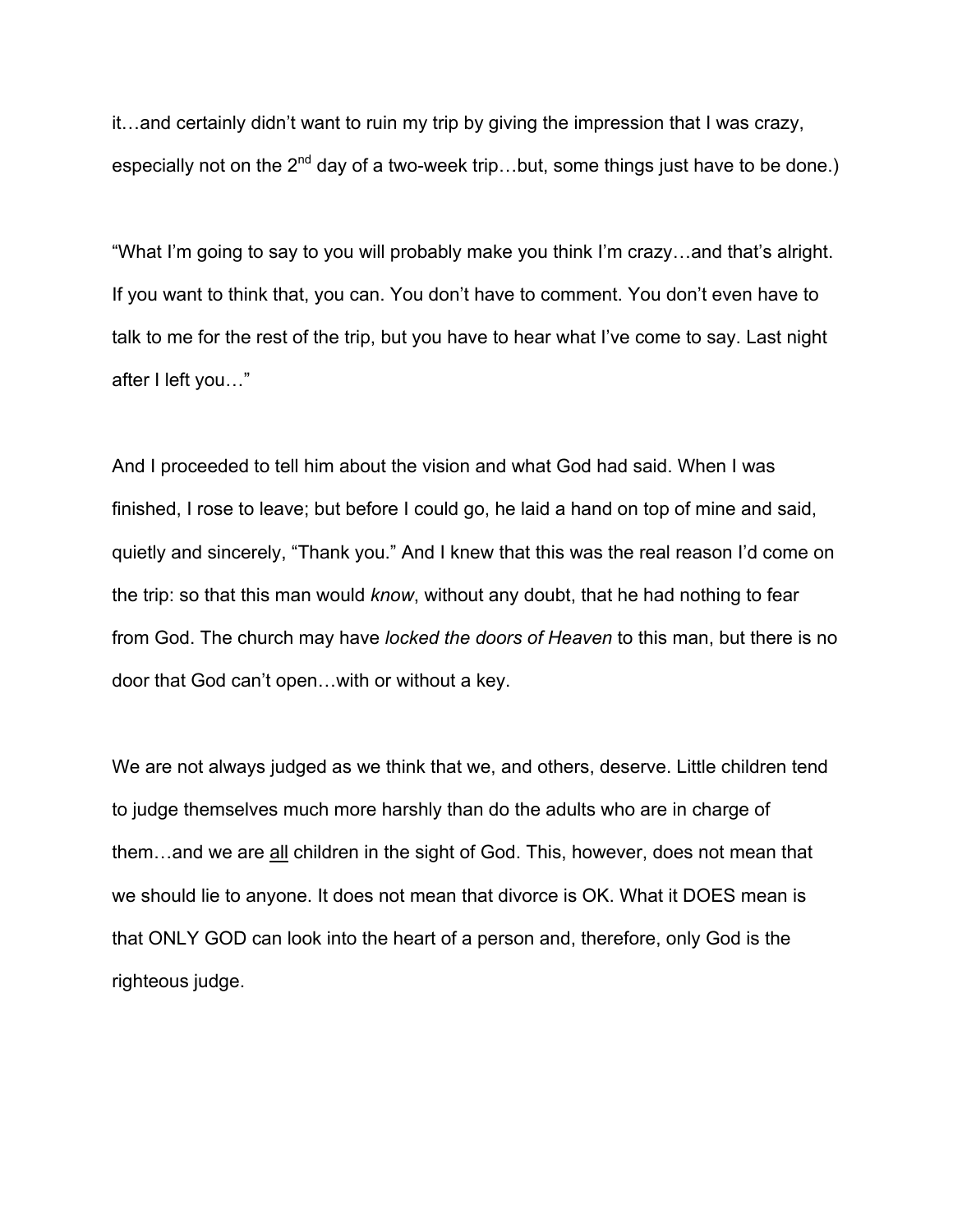And, in the End, that's all that matters. However, if your soul is still sorrowful…if you have not found a measure of hope and peace, in the pages of this book or in the experiences of this world…if you are afraid, or in doubt…or if you still can't believe that someone loves you and cares about you very, very much...then "Listen."

O My Soul

Ye seek and do not find.

Each stone is turned and under it lies only dust.

Where art thou, o my soul?

Why do you cry aloud?

Do you not know that I am in my Father's house

Awaiting you?

And it is here that you will find me,

Not of the earth, nor on it anymore,

But in the bosom of His arms.

Seek ye first the kingdom, o my soul,

For there resides the King.